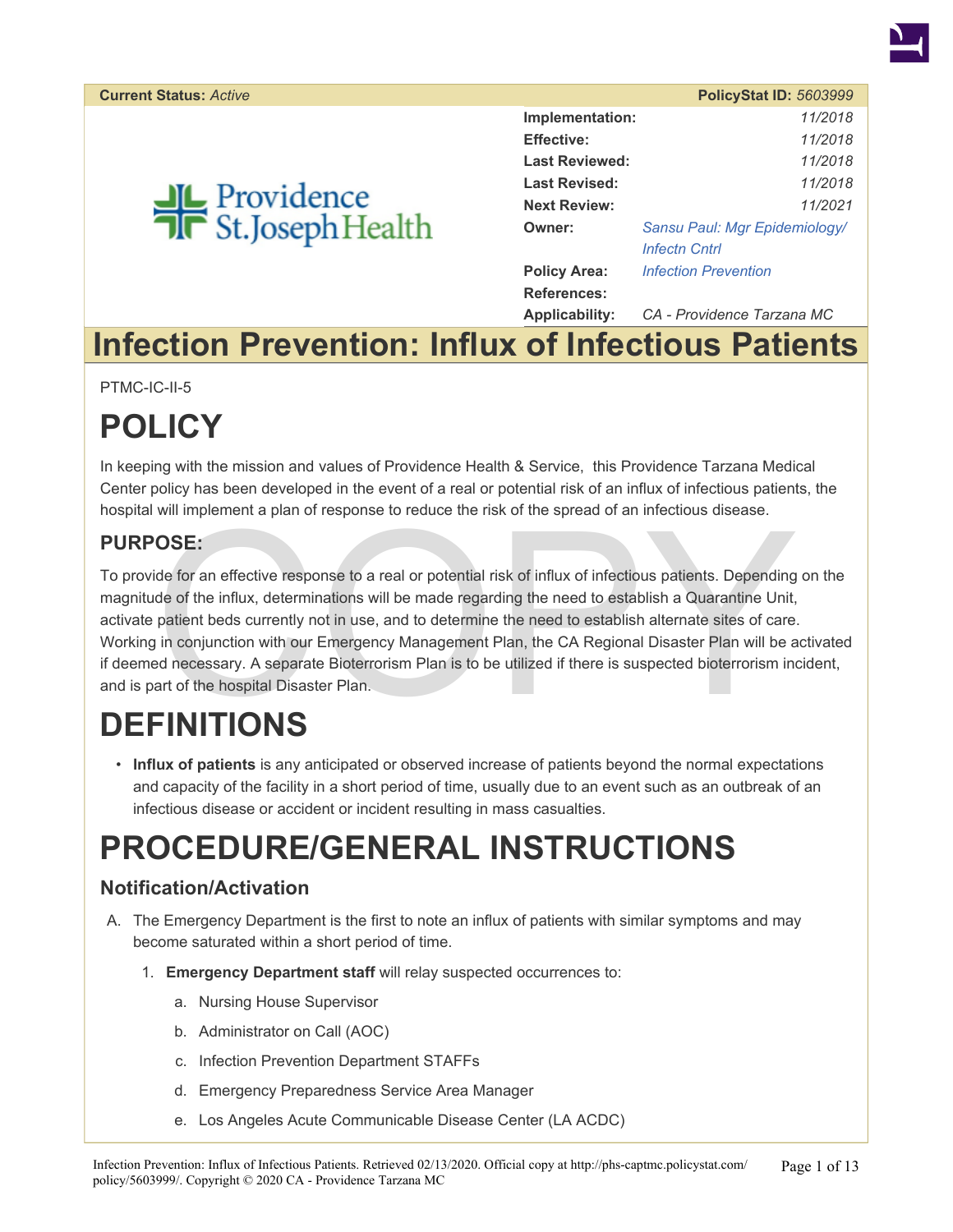f. Based on specific recommendations from the Emergency Department Physician, the ED charge nurse will ensure that the appropriate ED physicians are notified of the situation.

#### 2. **The Nursing House Supervisor will:**

- a. Obtain a current census and assess bed availability
- b. Notify all Nurse Leaders to include CNO, Nursing Directors and Nurse Managers and Respiratory Care Leaders
- c. Notify Manager/ Director of EVS to prepare for possible supplemental staffing
- d. Prepare for possible supplemental staffing
- e. Consult with Respiratory Therapy and obtain ventilator availability if the suspected occurrence is respiratory in nature

#### 3. **The Hospital Administrator will**

- a. Prepare to cancel elective admissions
- b. Designate certain floors where the influx of infected patients can be admitted

#### 4. **The Infection Prevention Department will:**

- a. Notify the Infection Control Committee Chair, or designee
- b. Consult with the Chief Medical Officer (CMO), the Chief of Staff, and Administration to determine the need to implement the patient Surge Plan
- c. Liaison with public health for case definition, specimen testing, etc.
- d. Maintain a patient log of admitted and discharged patients with suspected or confirmed illness that is the focus of the surge/pandemic/epidemic

#### 5. **The Infection Control Committee Chair**, **or designee, will:**

- b. Consult with the Chief Medical Officer (CMO), the Chief of Staff, and Administration to<br>determine the need to implement the patient Surge Plan<br>c. Liaison with public health for case definition, specimen testing, etc.<br>d. a. Assure that rapid dissemination of facts reaches the medical staff, administration and hospital staff regarding all pertinent developments
	- b. Develop a response plan, which must include:
	- c. How to prevent the introduction of the suspected organism into the hospital
	- d. How quickly recognize that this type of infection has been introduced
	- e. How to contain the spread of the infection suspected to have been introduced
	- f. The temporary halting of services and/or admissions
	- g. Delaying transfers or discharges
	- h. Limiting visitors within the hospital

### **CRITICAL PATIENT CARE ISSUES:**

The following issues have been identified that will be addressed for managing an ongoing influx of potentially infectious patients over an extended period of time:

#### A. **CLARIFICATION AND CONFIRMATION:**

- 1. The Infection Prevention Department will clarify the type of illness and the transmission based precautions required for patient care
- 2. If diagnosis is known, refer to HICPAC Appendix A for appropriate precautions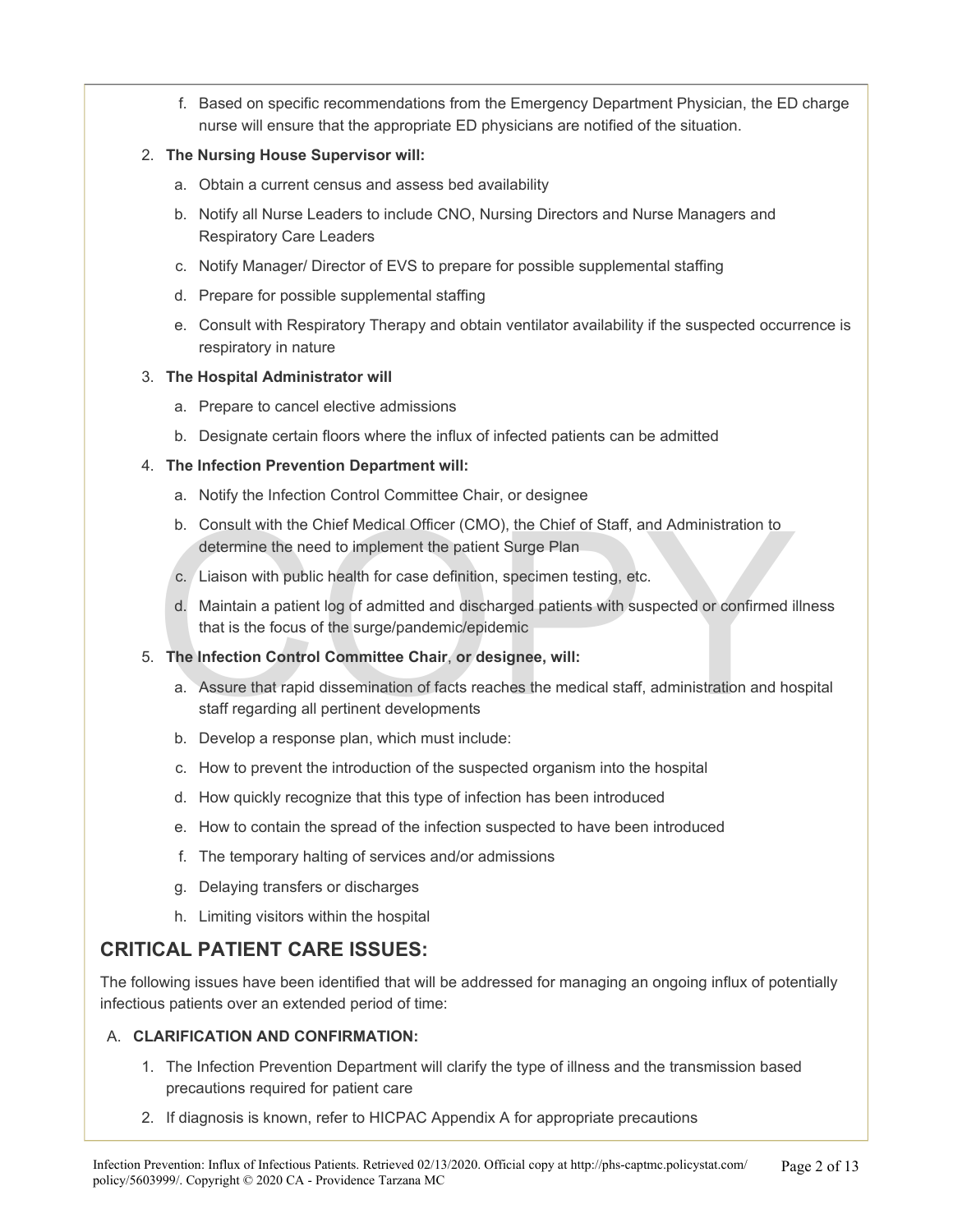- 3. Establish a case definition for admission to the contaminated unit
- 4. Identify the types of precautions (Airborne, Droplet, Contact, Enteric Contact) and PPE needed
- 5. Clarify safety issues for Triage and patient transportation

#### B. **TRIAGE MANAGEMENT:**

- 1. Early development and utilization of specific event-related case definitions, provided by public health authorities whenever possible, will assist clinicians in:
- 2. Identifying persons who may have compatible clinical signs and symptoms
- 3. Separating those identified persons from others to reduce the risk of disease transmission
- 4. Providing appropriate treatment
- 5. If indicated, advisory signs for arriving patients and visitors will be placed at the facility entrances instructing patients exhibiting symptoms or those who have risk factors to immediately notify Emergency Department staff of any possibility of infectious illness.
- 6. Signs in appropriate languages may be required outside the hospital and/or the Emergency Department so that patients with event specific symptoms identify themselves to the triage nurse or intake staff.
- 7. A triage officer may be appointed to oversee operations in the triage area(s)
- 8. If possible, a triage area will be designated outside the Emergency Room and outside the facility as soon as practical for screening of new patients
- A triage office integral of oversee operations in the triage area (s)<br>If possible, a triage area will be designated outside the Emergency Room and outside the factoon as practical for screening of new patients<br>A separate w 9. A separate waiting area for persons with compatible clinical signs and symptoms of the suspected illness will be established and/or maintained away from waiting areas for other patients.
- 10. The **DHS Medical Alert Center** will be contacted if an outdoor temporary tent shelter is needed to house infectious patients
- 11. If a tent shelter is not available, the utilization of an off-site facility may be considered as a temporary unit to isolate large numbers of infectious patients
- 12. If a tent shelter or alternate site of care is utilized, the Department of Public Health (Healthcare Facilities Division) will be notified within 24 hours of activation **(213) 989-7140**
- 13. Assure that high-risk outpatients presenting for procedures (such as chemotherapy or radiation therapy) are separate from those who may be infectious

#### C. **Quarantine:**

- 1. Identify and establish a Quarantine Area, ensuring that area is secure with designated entry and exit points
- 2. **If the influx is anticipated to be small scale and/or short term** 
	- a. Admit patients to private rooms
	- b. Admit patients to negative airflow rooms if airborne transmission is suspected: ED #8 at Tarzana, Rooms: 501,429,430,329,330,ICU# 8,CVICU# 3, CVU #10, 208, Peds: 602, 607,NICU#11
	- c. Facilities Director will determine the number of portable HEPA filtered negative pressure machines available for use
	- d. Implement appropriate isolation precautions based on suspected or known etiology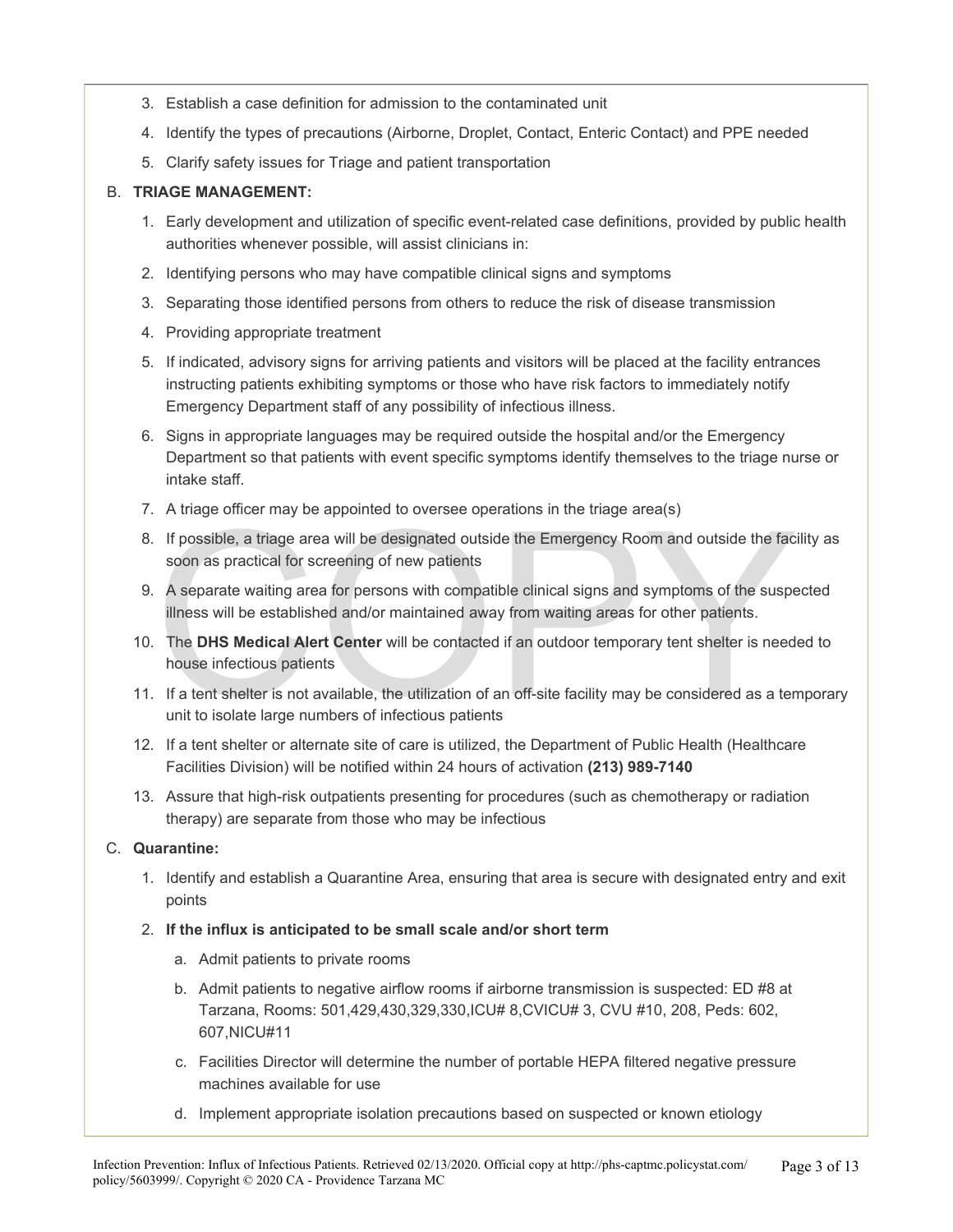- e. Staff as appropriate to the level of care needed
- 3. **If the influx is anticipated to be large scale and/or over an extended period of time:** 
	- a. Admit patients to private rooms
	- b. Admit patients to negative airflow rooms if airborne transmission is suspected: ED #8 at Tarzana, Rooms: 501,429,430,329,330,ICU# 8,CVICU# 3, CVU #10, 208, Peds: 602, 607,NICU#11
	- c. Facilities Director will determine the number of portable HEPA filtered negative pressure machines available for use
	- d. Implement appropriate isolation precautions based on suspected or known etiology
	- e. Staff as appropriate to the level of care needed
	- f. Evaluate need for opening a closed unit as quarantine or overflow unit
	- g. Evaluate the ability to discharge patients to Home Care to open additional beds

#### D. **Quarantine Area:**

- 1. If airborne transmission is suspected, block off return air vents and open windows if room cannot be set up for negative air flow
- 2. Security will:
	- a. Monitor the entrance to unit
	- b. Record names with entry and exit times
- 3. Establish Zones as needed
	- a. Clean Zone used for:
		- i. Hand washing
		- ii. Changing into and out of private clothes
- Security will:<br>
a. Monitor the entrance to unit<br>
b. Record names with entry and exit times<br>
Establish Zones as needed<br>
a. Clean Zone used for:<br>
i. Hand washing<br>
ii. Changing into and out of private clothes<br>
iii. Donning sc iii. Donning scrubs and double layers of PPE
	- b. Intermediate Zone used for:
		- i. Removing inner layer of PPE
		- ii. Hand washing
		- iii. Showering
	- c. Contamination Zone used for:
		- i. Removing outer layer of PPE
		- ii. Washing or decontaminating hands before leaving area
	- d. Employee Triage Zone, if determined necessary, used for:
		- i. Monitoring staff daily for fever and/or signs of illness before entering/exiting zones
		- ii. Consider the need for an overflow morgue
			- a. If additional morgue space is needed, other areas of the facility or a refrigerated truck may be considered as a temporary morgue space
- E. **Environment Control Measures for a quarantine unit (Refer to EVS policies for cleaning)**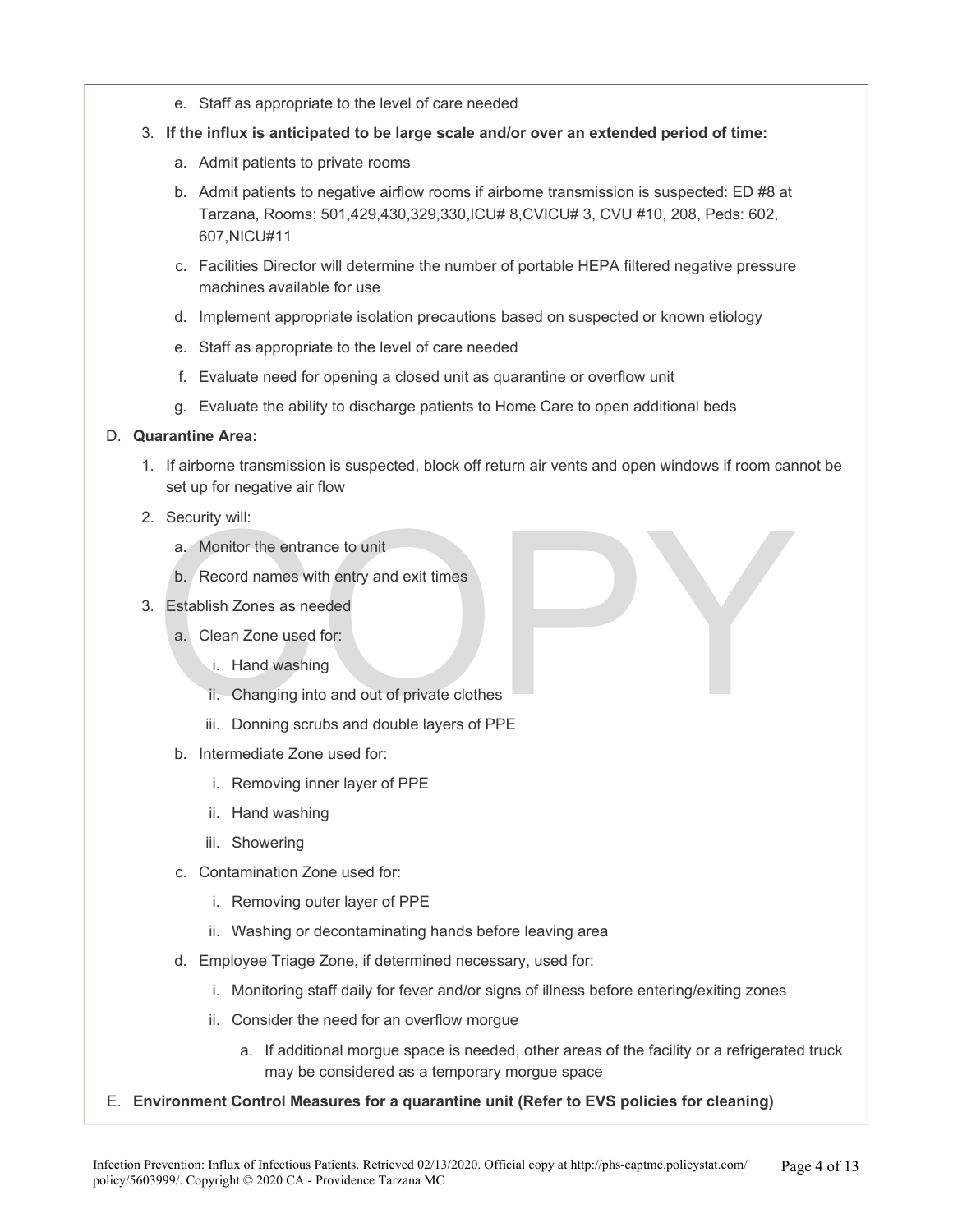- 1. The entire unit is regarded as contaminated
- 2. Visitors will be restricted as appropriate (includes Media)
- 3. Patients not allowed to leave the room except for essential purposes
- 4. If Airborne, all doors to remain closed at all times and air balance of negative air flow rooms is to be monitored daily
- 5. All environmental surfaces should be decontaminated with disinfection solution twice a day and as needed
- 6. Dedicated rolling equipment is to remain on unit and decontaminated as per policy
- 7. Portable X-Ray machine is to remain on unit and cassettes should be cleaned with the hospital approved disinfectant and placed in double plastic bags for transport
- 8. Specimens should be placed in plastic bags as per policy, ensuring the outside of the bag is clean
- 9. Trash and soiled linen should be handled as per policy, ensuring the outside of the bag is clean
- 10. If liquid waste cannot be flushed down toilet, mix with hypochlorite solution (1:10), allow to stand 30 minutes, then carefully dispose down toilet
- 11. Rinse bedpans and urinals with water then the hospital approved disinfectant solution before storage

#### F. **Bed Availability**

- d Availability<br>
Each inpatient unit as outlined in the hospital Emergency Management Plan will prepare a list<br>
inpatients that may be discharged. There will be a need to redistribute existing patients to alte<br>
care locatio 1. Each inpatient unit as outlined in the hospital Emergency Management Plan will prepare a list of inpatients that may be discharged. There will be a need to redistribute existing patients to alternate care locations such as chronic care hospitals and nursing homes. Finally, seriously ill or injured patients may need to be sent to medical facilities not routinely used for such purposes.
	- a. Physicians will be contacted by the Chief of Staff to discuss the need for:
	- b. Possible discharge of inpatients
	- c. Possible transfer of inpatients to another unit
	- d. Ceasing all non-emergent hospital admissions
	- e. Canceling all non-urgent surgeries and elective admissions until the epidemic of influx of infectious patients is determined to be under control
- 2. Additional beds may be made available by activation of the hospital Emergency Operations Plan (EOP) and use of the following strategies:
	- a. Discharge patients who do not require ongoing inpatient care
	- b. Transporting discharged patients home or to other facilities quickly
	- c. Create a patient discharge holding area or discharge lounge to free up bed space
	- d. Coordinate with Case Management, Social Services and Home Care agencies to provide followup for persons who are discharged earlier than usual or not admitted to the hospital
	- e. Implement more stringent triage as directed by public health, and opening unused licensed space
	- f. Converting beds to medical care beds: (surgical day care, infusion suites, various procedure suites)
- 3. **DHS Licensing and Certification MUST be notified by Administration PRIOR TO utilization of**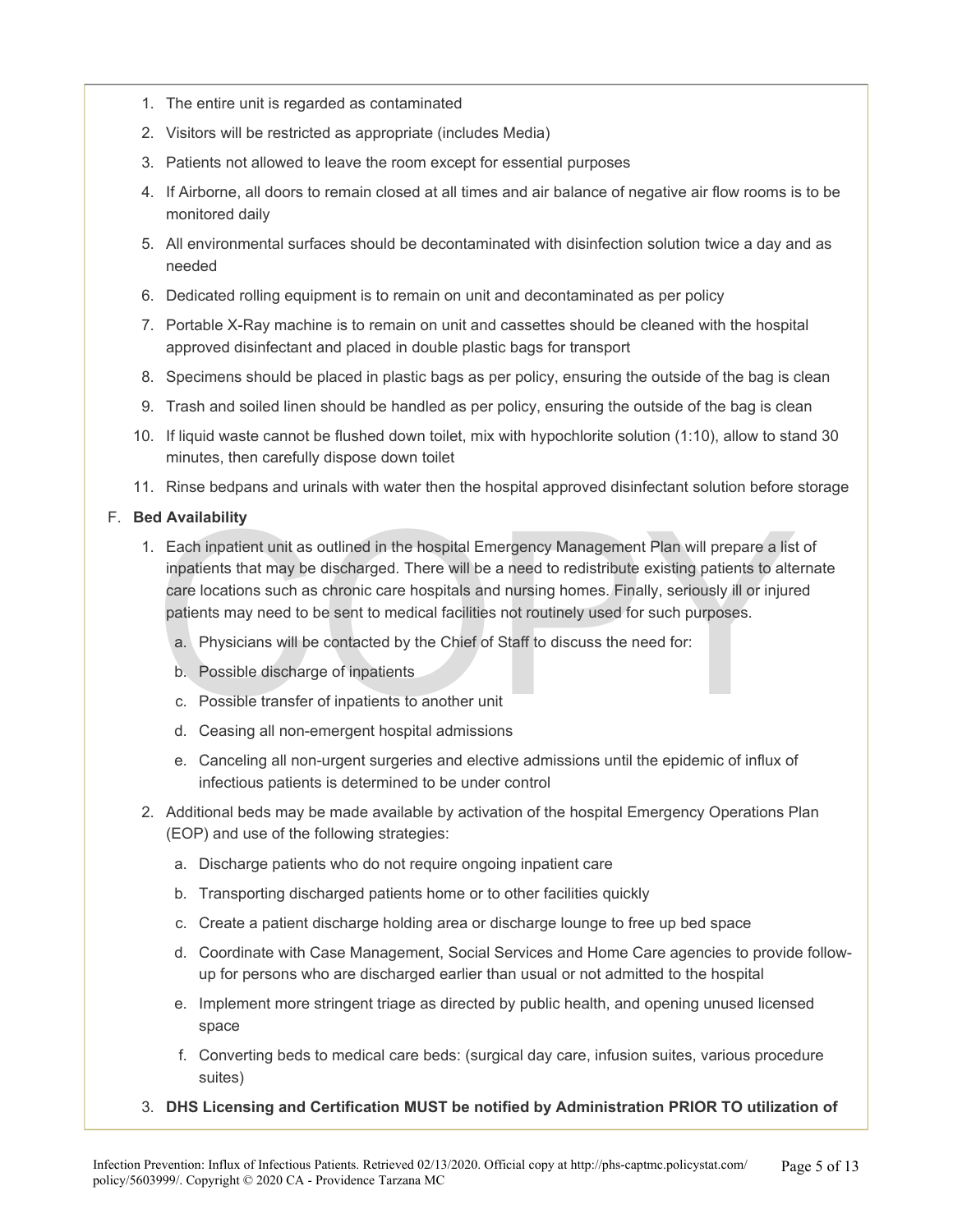#### **any non-licensed spaces or temporary tent shelters for patient use DHS Licensing and Certification: (323) 869-8205**

- G. **Staffing:** 
	- 1. Staffing levels may be adjusted as needed to provide adequate patient care. Normal medical-patient care standards will not apply. The normal standards of medical care will need to be suspended temporarily to handle the victims. Disaster recall may also need to be implemented.
	- 2. Consult with Caregiver Health on the immunity of the employee, if applicable, and make assignments accordingly.
	- 3. Hospital volunteers are included in the Employee Health Plan and may be considered as a resource.

#### H. **Isolation, Transmission and Prevention:**

- 1. If the influx is anticipated to be small scale and/or short term
	- a. Admit patients to private rooms
		- i. Admit patients to negative airflow rooms if airborne transmission is suspected: ED #8 at Tarzana, Rooms: 501,429,430,329,330,ICU# 8,CVICU# 3, CVU #10, 208, Peds: 602, 607,NICU#11
		- ii. Facilities Director will determine the number of portable HEPA filtered negative pressure machines available for use
	- b. Implement appropriate isolation precautions based on suspected or known etiology
	- c. Staff as appropriate to the level of care needed
- 2. If the influx is anticipated to be large scale and/or over an extended period of time.
	- a. Evaluate need for opening a closed unit as quarantine or overflow unit
- machines available for use<br>
b. Implement appropriate isolation precautions based on suspected or known etiology<br>
c. Staff as appropriate to the level of care needed<br>
If the influx is anticipated to be large scale and/or ov 3. The decision to convert a nursing unit to an isolation unit will be made collaboratively by representatives from Administration and the Infection Prevention Department.
	- a. Admit patients to private rooms
		- i. Admit patients to negative airflow rooms if airborne transmission is suspected
	- b. Implement appropriate isolation precautions based on suspected or known etiology
	- c. Staff as appropriate to the level of care needed
	- d. Evaluate the ability to discharge patients to Home Care to open additional beds
	- e. Daily assessments should be conducted to determine early discharge possibilities of any patients, and of surgical suite capability
- I. **The Administrator on call will be notified if the county issues an isolation order:** 
	- 1. In the event a patient will not comply with isolation precautions or seeks to leave AMA, the Department of Public Health will be notified. The Department of Public Health will be responsible to investigate the case and pursue an emergency isolation order
	- 2. The following standards will be utilized when implementing isolation or quarantine:
		- a. Utilize appropriate levels of CDC transmission-based precautions or Los Angeles County Department of Public Health recommendations.
		- b. Employees will be notified as to the appropriate level of precautions needed with all patients,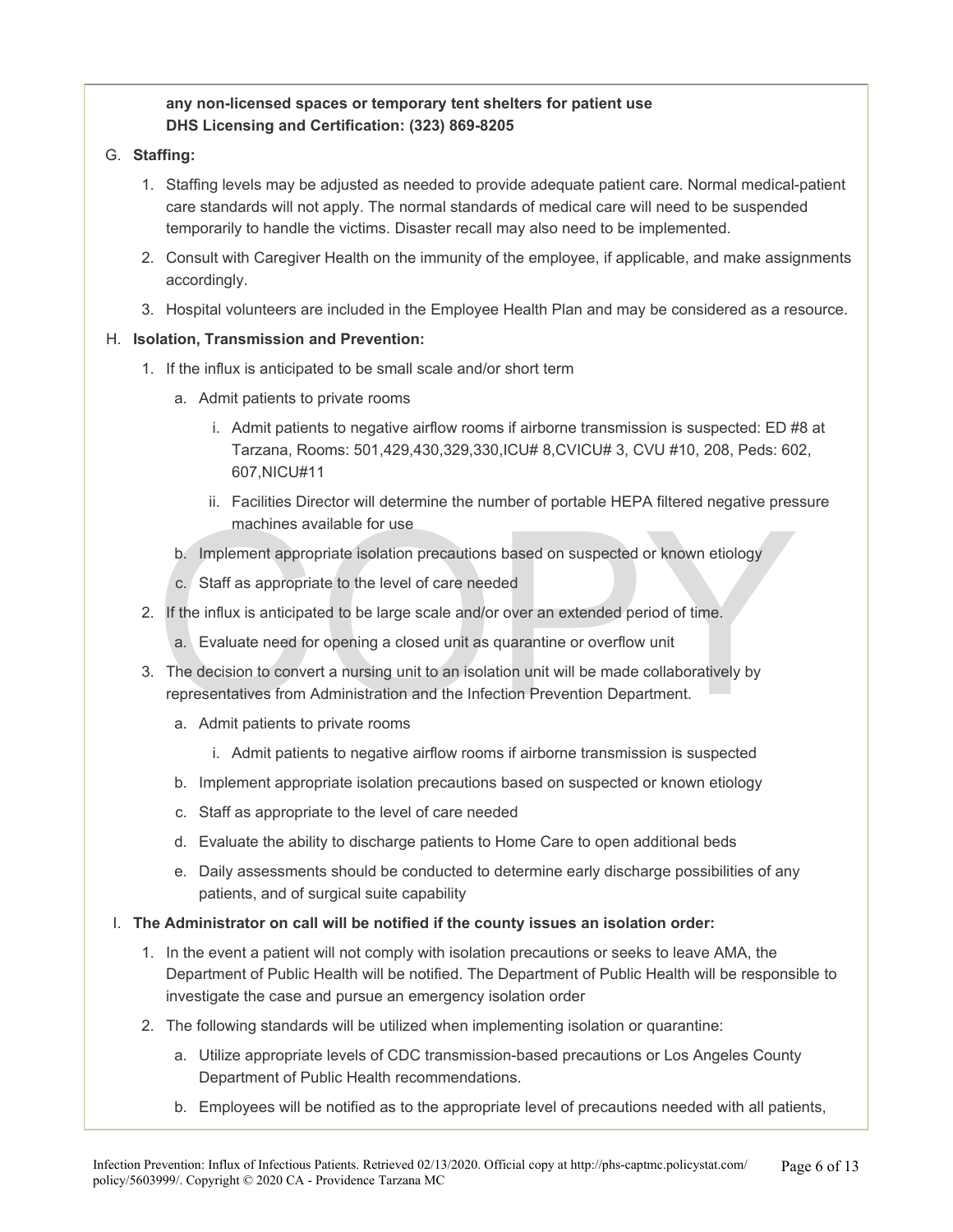visitors, and staff, if any additional precautions are advised in addition to standard precautions.

- c. If Airborne Precautions are deemed necessary and the influx exceeds the number of available negative airflow rooms:
	- i. Facilities is contacted regarding any need to establish additional negative air flow
	- ii. In an emergency, two (2) or more airborne precautions patients with the same organism &/or diagnosis may be cohorted in one (1) negative pressure room with the approval of the Infection Control Practitioner , the Infection Control Chairman or an Infectious Disease physician
	- iii. Portable HEPA filter units may be considered as a temporary measure when all negative pressure rooms are in use, and will only be utilized after approved by the Infection Control Practitioner (ICP), or the Infection Control Chairman or an Infectious Disease physician (if the ICP is unavailable for consult). Portable HEPA filters do NOT take the place of negative pressure isolation rooms
	- iv. Negative Pressure Bed Enclosures may be used instead of traditional negative pressure isolation rooms
- 3. Personal protective equipment, including gloves, gowns, masks, N-95 masks, face shields, and foot coverings will be identified through each hospital's infection prevention plan or the local public health agency at time of incident.
	- a. If the use of N95 mask is indicated, staff must have completed a successful fit-test annually, prior to donning the mask
	- coverings will be identified through each hospital's infection prevention plan or the local public<br>agency at time of incident.<br> **a.** If the use of N95 mask is indicated, staff must have completed a successful fit-test annu b. Use negative pressure rooms and wear PAPRs when performing high-risk aerosol generating procedures if possible. If not able, it is prudent to conduct these activities in a private room (with the door closed) or other enclosed area and to limit personnel in the room to the minimum number necessary to perform the procedure properly
- 4. The Infection Prevention Department will make recommendations for the disposal of linens and medical waste based upon guidance from local and state health departments.

#### J. **Education and Communication with Staff will be a High Priority**

1. Clinicians, triage and appropriate staff; will be regularly updated via email, memoranda, or other methods on the status of the outbreak of the infectious disease. Triage staff will be notified of how to assess for signs and symptoms of the infectious disease.

#### K. **Environmental Disinfection**

1. Current policies will be followed for environmental cleaning. These guidelines may require alteration depending on the pathogen of concern and will revised at the discretion of the Infection Prevention **Department** 

#### L. **Medical Supplies**

- 1. Determine the inventory of personal protective equipment and hand hygiene supplies and begin ordering additional supplies. A 24 hour supply of PPE will be maintained within acute facility. An additional 30 day supply will be maintained in the Warehouse whenever possible
	- a. Supplies will be assessed and re-ordered as necessary especially those required for respiratory disease (N95), procedure/surgical masks, and gloves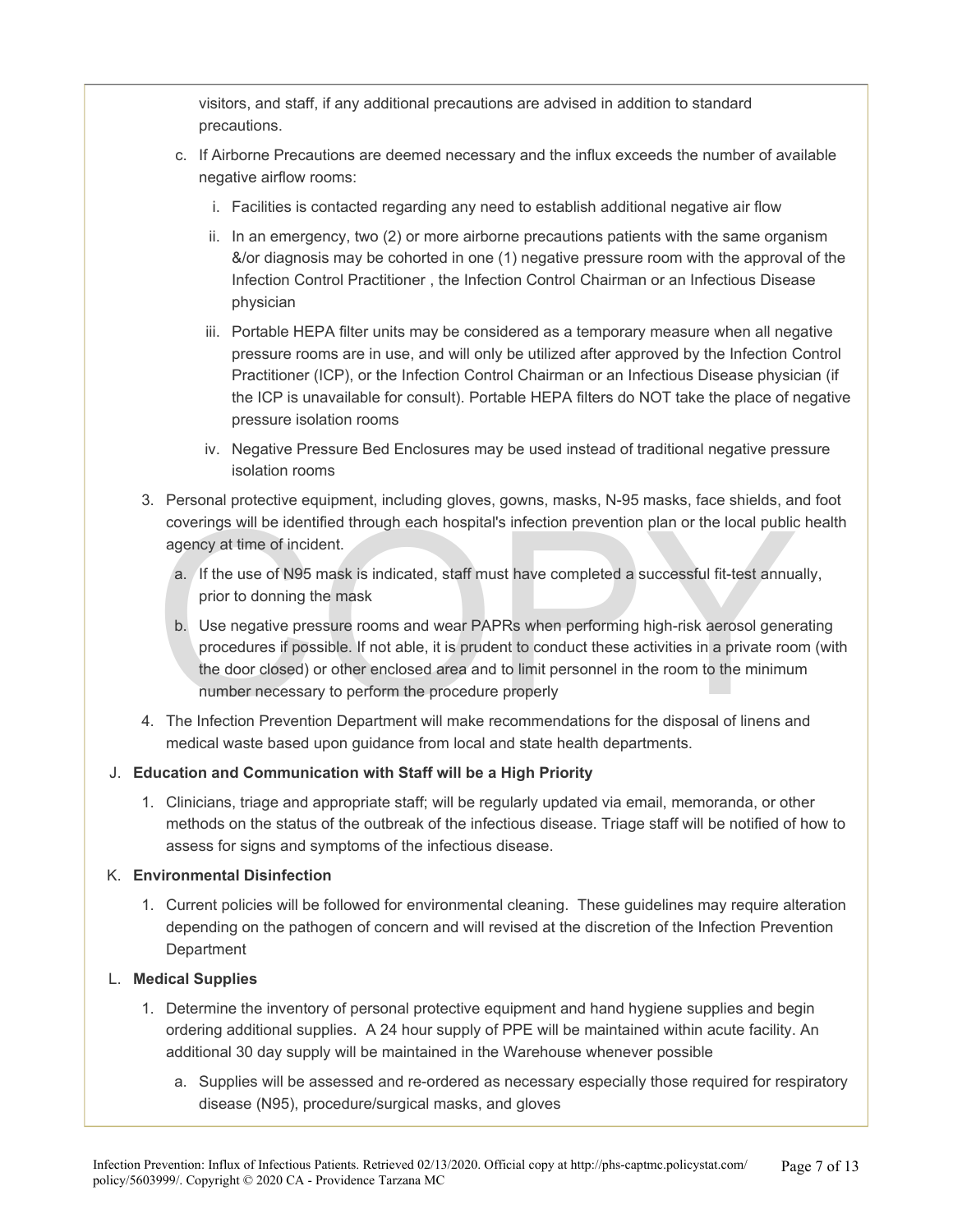- b. Additional procedure/surgical masks and hand gel will be available for Home Care
- c. Additional PPE may be available from the **DHS Medical Alert Center**
- d. In the event of actual or anticipated shortages of N-95 respirators, other NIOSH-certified N-, R-, or P-class respirators may be considered in lieu of the N-95 respirator.
- e. If re-useable elastomeric respirators are used, these respirators must be decontaminated according to the manufacturer's instructions after each use
- f. Excessive use of N-95 respirators could result in their unavailability for high-risk procedures
- g. Decision guidance for determining respirator wear should consider factors such as duration, frequency, proximity, and degree of contact
- h. Work activities such as those performed by a receptionist at the entrance of a hospital should be designed to prevent exposure of the worker to large numbers of potentially infected patients. In such situations, the use of transparent barriers or enclosures is preferable to the use of respirators.
- i. If supplies of N-95 (or higher) respirators are not available, surgical masks can provide benefits against large droplet exposure, and should be worn for all health care activities for patients with confirmed or suspected pandemic-influenza.
- j. Additional supplies may be obtained through the Strategic National Stockpile (SNS) if conditions are warranted.

#### M. **Respiratory Therapy Equipment**

- 1. Each acute facility's respiratory therapy department maintains a supply of ventilators.
- j. Additional supplies may be obtained through the Strategic National Stockpile (SNS) if co<br>are warranted.<br> **spiratory Therapy Equipment**<br>
Each acute facility's respiratory therapy department maintains a supply of ventilat 2. Any transfer or sharing of ventilators or other respiratory equipment will be coordinated by Respiratory Therapy and/or through the Command Center.
- 3. Additional ventilators may be available from the **DHS Medical Alert Center**

#### N. **Additional Supplies**

- 1. Designated Disaster Resource Centers (*DRC*) located throughout Los Angeles County can be accessed through the Department of Health Services (DHS) and may assist in addressing physical space issues and provide additional resources for equipment, supplies and pharmaceuticals.
- 2. Supplies and equipment which may be available include:
	- a. Ventilators
	- b. Pharmaceutical cache
	- c. CHEMPACKS nerve agent antidote cache
	- d. Medical supplies
	- e. Tent shelters and cots to address physical space surge and isolation capacity
	- f. Generators, light and heaters
	- g. Tables and chairs
	- h. HEPA filters for isolation
	- i. Trailer containing supplies
	- j. Additional supplies may be obtained through the Strategic National Stockpile (SNS) if conditions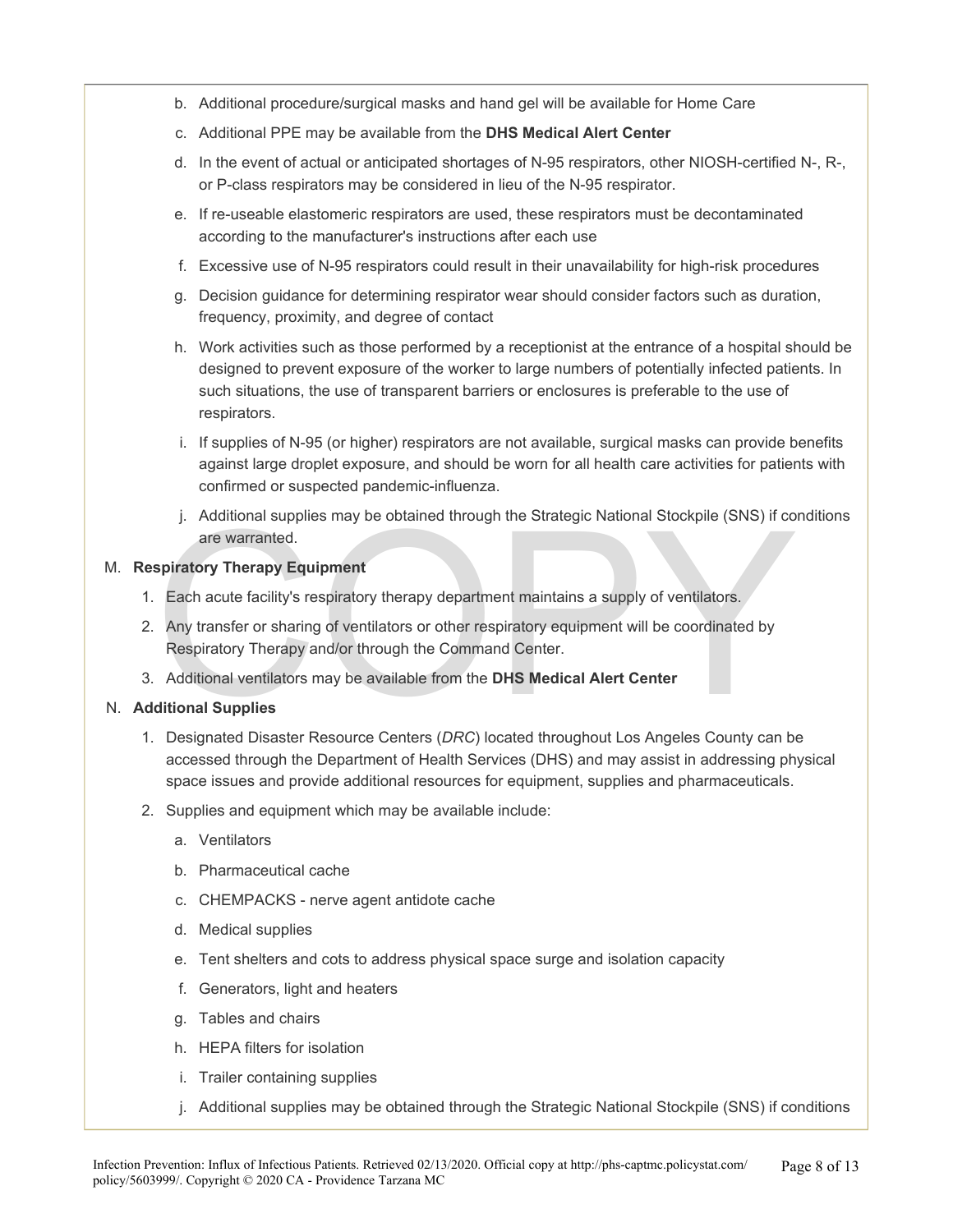are warranted.

3. Administration, or designee, will contact Los Angeles County Department of Health Services (DHS) Medical Alert Center (MAC) when a sudden influx of infectious patients exceeds the existing medical infrastructure

#### a. **DHS Licensing and Certification: (323) 869-8205**

- O. Pharmaceuticals
	- 1. Policies are in place for recommendations of prophylaxis and vaccination. Consult with Pharmacy on availability and necessity of obtaining additional medications. Additional supplies may be obtained through the Strategic National Stockpile (SNS) if conditions are warranted. This is generally done through communication with Los Angeles County Emergency Management and the Los Angeles County Health Department.

#### P. **Lab Specimen Collection**

1. Lab staff will consult with the state health department for recommendations regarding specimen collection, containment, and transport.

#### Q. **EMPLOYEES**

- 1. The organization will attempt to utilize staff who are known to be immune to the infectious agent/ disease to care for infectious patients, whenever possible
- 2. Staffing needs will be evaluated for present and continuing requirements (see Disaster Plan for other recommendations)
- disease to care for infectious patients, whenever possible<br>Staffing needs will be evaluated for present and continuing requirements (see Disaster Plan frecommendations)<br>Staffs who are asked to care for infectious patients 3. Staffs who are asked to care for infectious patients will be given priority for appropriate vaccination and/or prophylaxis/medication(s), if available.
- 4. Caregiver Health and Pharmacy will coordinate vaccination and/or medications for staff.
- 5. To increase patient care staff from among current employees, consideration will be given to the use of:
	- a. Registered nurses and other healthcare providers currently serving in administrative positions to provide patient care
	- b. Appropriate use of trainees such as medical or nursing students
	- c. use of retired healthcare professionals such as volunteers for some patient care roles
	- d. Increasing the use of community volunteers for functions such as patient and/or specimen transport and for maintaining patient flow in crowded emergency department or other settings
- 6. In addition to regular staff, registry, and travelers, the National Disaster Medical System (NMS) has twenty-seven (27) primary care teams who can respond to an emergency call within twelve (12) to twenty-four (24) hours. Four (4) teams specialize in responding to an incident caused by a chemical or bioterrorism attack. There are also burn teams, mental health teams, and disaster mortuary teams that can assist in a mass casualty event.
	- a. These teams may be available through the **DHS MEDICAL ALERT CENTER: (323) 722-8073**
	- b. Healthcare workers who have respiratory illnesses should be excluded from work to avoid infection of patients
	- c. Policies for restriction of identified ill staff may be reviewed and amended in an emergency as appropriate (i.e., healthcare workers with symptoms of influenza-like illness, who feel well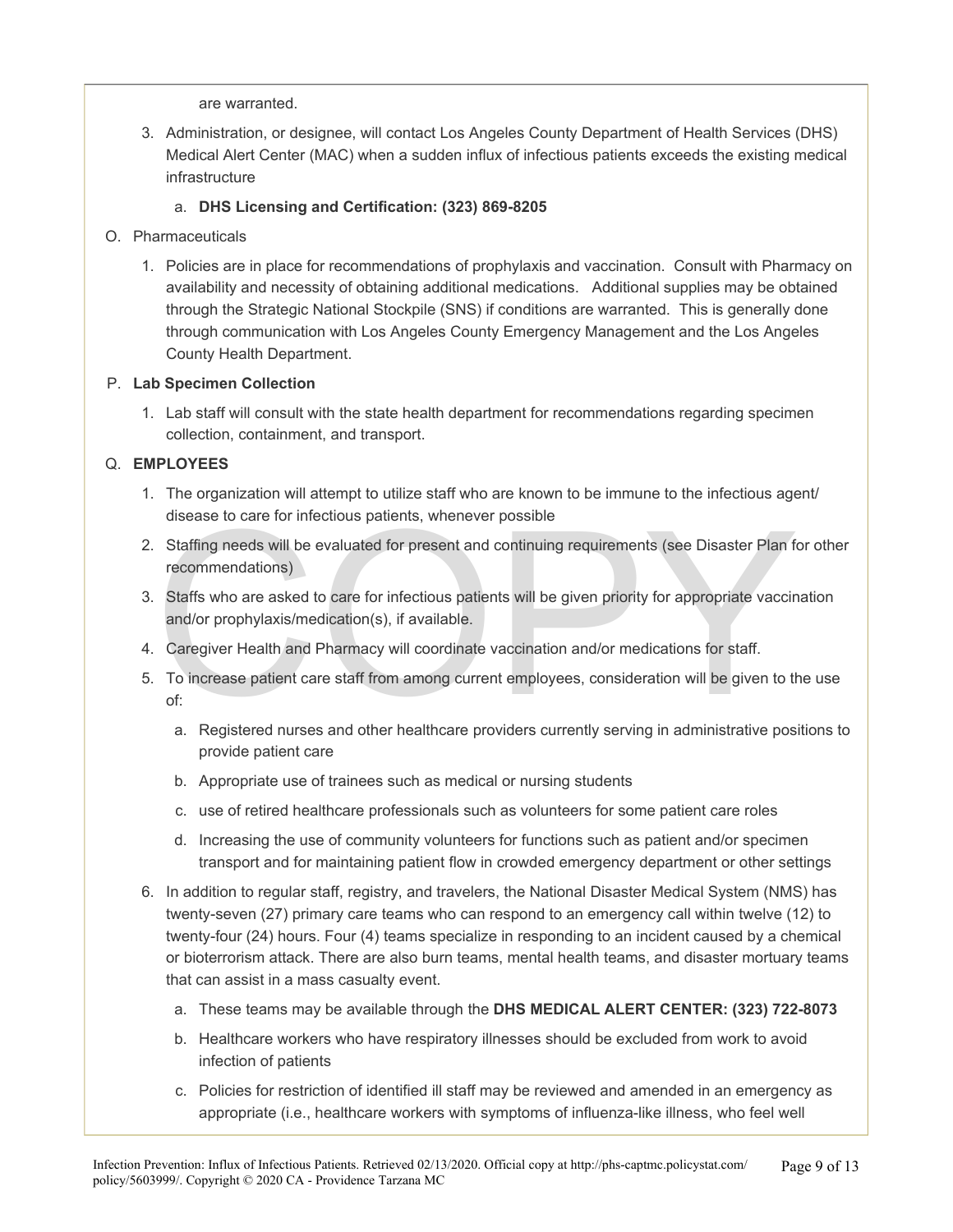enough to work, might be allowed to care for patients with known influenza, thus freeing other personnel to care for non-influenza patients). Any such changes must be approved by the Infection Control chairman or the Infection Control Practitioner prior to implementation

- d. Additional interventions which may be considered to decrease staff absenteeism include:
	- i. Use of a staff hotline with current information about the infectious agent and staff roles and responsibilities; information on how to prevent disease transmission at home may be included.
	- ii. Consider providing on-site childcare, sick childcare and elder care to assist hospital staff.
	- iii. Consider including families of staff in planning for treatment, prophylaxis and/or vaccination

#### R. **VACCINATION AND VACCINE AVAILABILITY**

- 1. Vaccine availability will change drastically during the course of a pandemic.
	- a. Infection Prevention and / or Pharmacy will collaborate with public health when and if vaccine becomes available.
- 2. The U.S.Department of Health has identified 4 Stages of vaccine supply:
	- a. **Stage 1:** No vaccine available.
		- i. The duration this stage depends on several factors:
		- ii. Time lag from pandemic strain identification to start of vaccine production and disease occurrence in US.
		- iii. Time of year when pandemic strain is identified.
		- iv. Time required for vaccine development and licensure
	- b. **Stage 2:** Limited vaccine supply.
	- i. Time lag from pandemic strain identification to start of vaccine production and diseant contents in US.<br>
	III. Time of year when pandemic strain is identified.<br>
	IV. Time of year when pandemic strain is identified.<br>
	IV. T i. Vaccine supply will be less than supply needed to protect susceptible population. Duration of this stage cannot be predicted; may include entire first pandemic season. Planning issues for this stage:
		- ii. Identify priority groups for vaccination.
		- iii. Formulate plans for rapid, efficient and equitable distribution of vaccine.
		- iv. Inform priority groups of vaccine availability and locations.
		- v. Educate public regarding vaccine priorities and rationale.
		- vi. Develop systems to identify those who have been vaccinated; if a two-dose schedule is needed, system to identify and notify those who need second dose.
		- vii. Monitor vaccine effectiveness and safety
		- c. **Stage 3:** Adequate vaccine supply.
			- i. Vaccine supply will match need, ability to distribute and administer. Widespread vaccination may include entire population, through public sector vaccination clinics and/or private sector providers.
		- d. **Stage 4:** Vaccine excess**.** 
			- i. Vaccine supply will exceed the need to protect the U.S. population. This stage is unlikely to occur before the second or third wave of pandemic disease.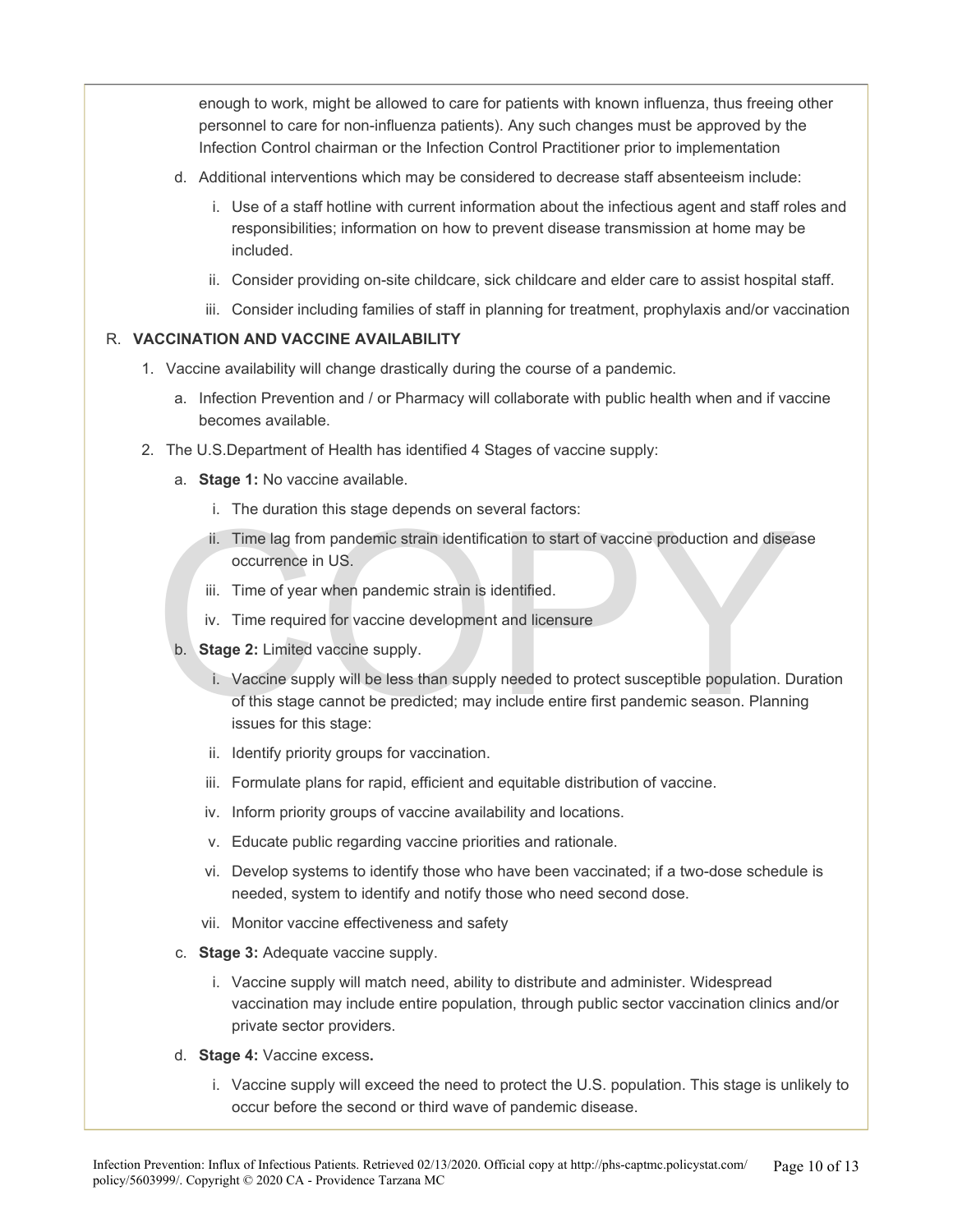#### S. **ANTIVIRAL PROPHYLAXIS AND THERAPY FOR PANDEMIC INFLUENZA**

- 1. Infection Prevention and/or Pharmacy will collaborate with public health to:
	- a. Define and identify priority groups for antiviral therapy,
	- b. Develop plans for acquiring and distributing antiviral prophylaxis to appropriate groups
	- c. Provide education regarding target groups and optimal drug use strategies
	- d. Public health officials will determine optimal strategies based on the amount and type of antiviral drugs available, the severity of and drug responsiveness to pandemic disease, and the ability to deliver drugs for therapy soon after symptom onset.

#### T. **Visitors**

- 1. Hospital visitors will be restricted during implementation of the Influx of Infectious Patients Plan.
	- a. Visitors will be restricted to immediate family and only as needed to stay with patients such as elderly patients, children, or confused patients.
	- b. Visiting hours may need to be suspended, and the facility may need to be closed to all but approved personnel.
	- c. Signs will be posted at all entrances to the hospital regarding visitor restrictions.
	- d. Non-compliant visitors will be reported to the local public health department.

#### U. **Information Updates**

- d. Non-compliant visitors will be reported to the local public health department.<br> **ormation Updates**<br>
Disease specific information (e.g., mode of transmission, appropriate isolation precautions an<br>
additional methods of c 1. Disease specific information (e.g., mode of transmission, appropriate isolation precautions and additional methods of control, treatment options, etc.) will be obtained from public health authorities, and communicated to all healthcare workers as soon as possible after the infectious agent/organism has been identified.
- 2. Information may be communicated via email, flyers, fax, or telephone depending on the situation and the availability of ready to use materials
- 3. Regular bulletins and updates will be issued as needed, in conjunction with the chair of Infection Prevention Committee and the Infection Prevention Department, to the following:
	- a. Administration
	- b. Chief of Staff
	- c. Emergency Department
	- d. Nursing
	- e. Medical Center Leadership
	- f. Unit staff
	- g. Community, including
		- i. Visitors
		- ii. Volunteers
		- iii. Media (via the Public Information Officer)
		- iv. Others as necessary or identified
- 4. In the event the Public Health Department issues a community warning NOT to come to the hospital unless absolutely necessary, the Public Information Officer will oversee public communication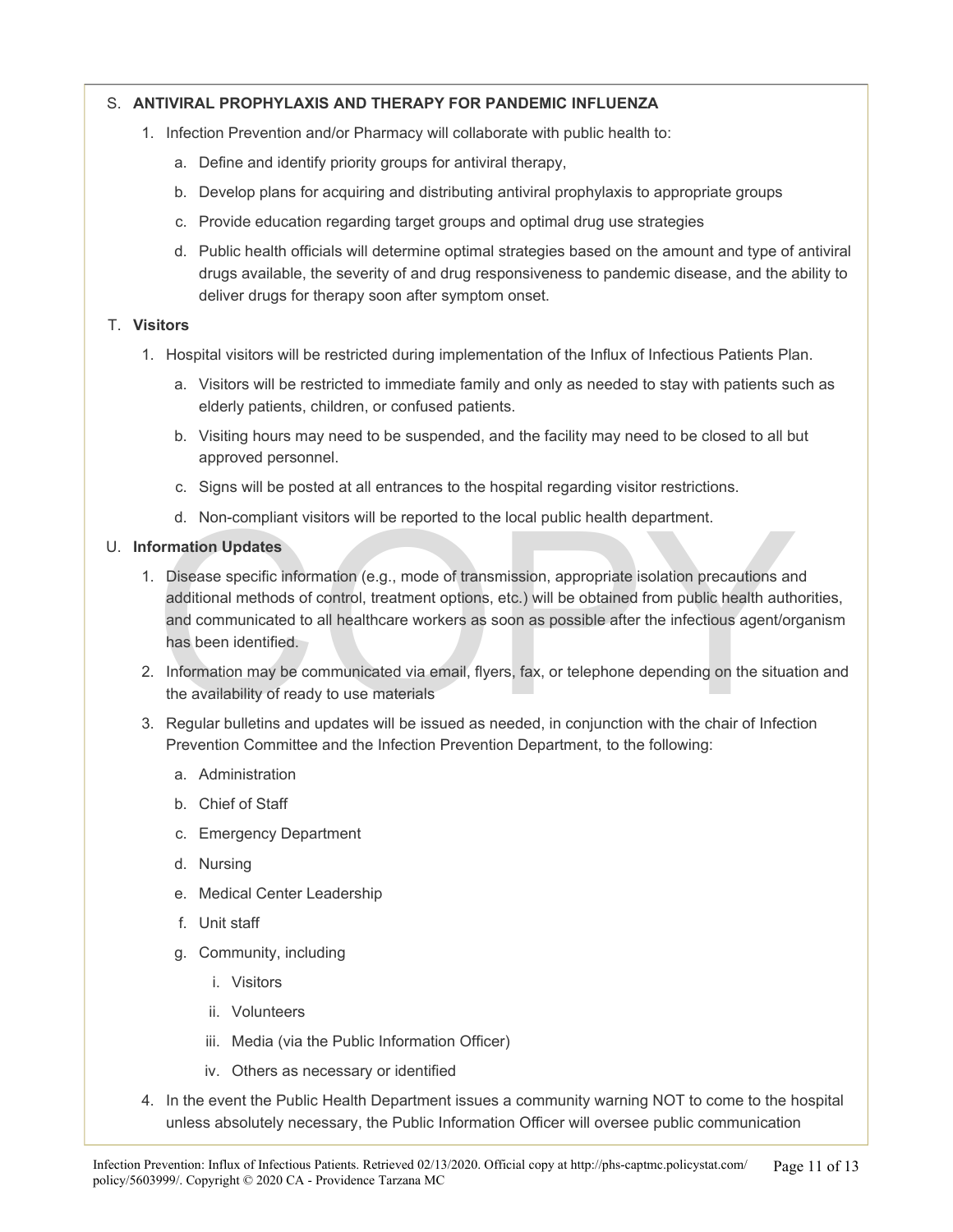warnings and communicate the warning to the public

#### V. **Patient Discharge**

- 1. Patients affected by the epidemic or infection will be discharged from the hospital when their medical condition warrants.
- 2. Discharge planning will be done for instructions on appropriate use of barrier precautions, hand hygiene, cleaning and disinfecting the environment, and patient care items in the event other persons may be exposed following discharge.
- 3. Discharge instructions and instructions for follow-up care will be provided to patients and their caregivers upon discharge.

#### W. **NOTIFICATION OF POTENTIAL EPIDEMICS OR NEW INFECTIONS**

- 1. The Infection Prevention Department will monitor for potential epidemics or emerging, infectious public health threats, through routine surveillance of admissions, syndrome surveillance, and surveillance of microbiology culture results.
- 2. Communication with the local and state departments of public health and the CDC has been established through designated fax, internet sites, and e mails.
- 3. If a potential epidemic or new infectious risk is identified, the Chief Executive Office, or Administrator on call, Chief Nursing Office, Emergency Department physician, and the Emergency Department charge nurse will be notified to determine if the influx of infectious Patients Plan will be implemented.

#### X. **Resources**

- on call, Chief Nursing Office, Emergency Department physician, and the Emergency Department<br>charge nurse will be notified to determine if the influx of infectious Patients Plan will be impler<br>sources<br>The Infection Preventi 1. The Infection Prevention Department obtains current clinical and epidemiological information about potentially infectious patients from various sources to monitor for clusters or outbreaks of infectious disease
- 2. The following are some of the identified resources which provide information about infections that can cause an influx of potentially infectious patients

#### a. **Internal resources**

- i. Daily Patient Data Review
- ii. Admission Diagnoses
- iii. In-patient microbiology
- iv. Out-patient microbiology

#### b. **External resources**

- i. The Centers for Disease Control and Prevention (CDC), through the automatic alert network, **[www.cdc.gov/incidod/hp](http://www.cdc.gov/incidod/hp)**
- ii. California State Department of Health Services (CSDHS)
- iii. Hospital Alert Network (HAN) through the Los Angeles County Department of Public Health (LA Co DHS), Acute Communicable Disease Control Unit (ACDC) 213 240 7941,
- iv. Hospital Outreach Unit of Los Angeles County DHS: (213) 240-7941
- v. Association for Professionals in Infection Control and Prevention (APIC) member alerts
- vi. Links shared by the Infectious Disease Physicians, including Infection Prevention Committee Chair